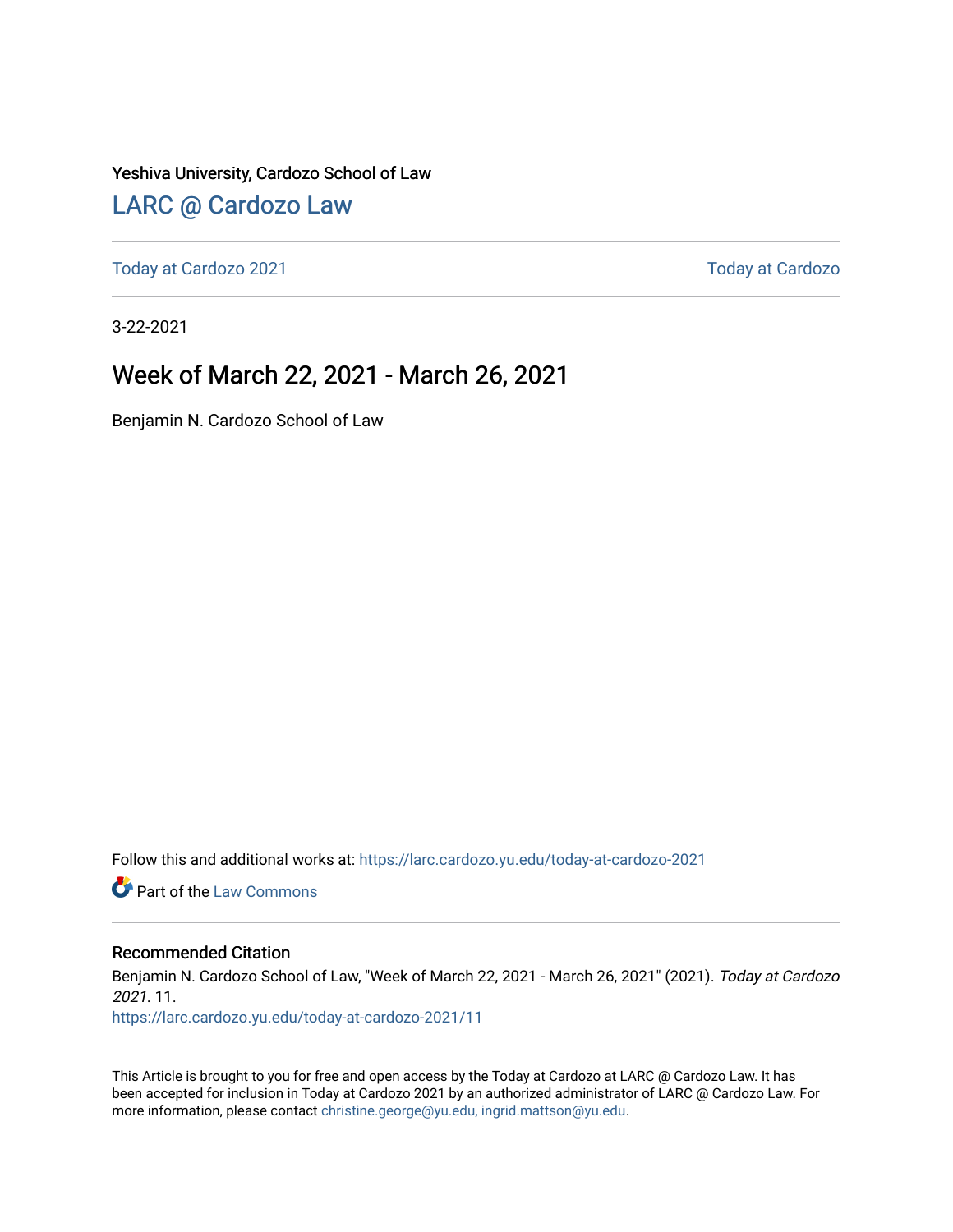

# **Today At Cardozo Monday, March 22nd, 2021**

### **REMINDER: JD and LLM Commencement : Student Speak-Off Class of 2021**

We are so excited to celebrate the Class of 2021's graduation. Both the JD and LLM Speak-Off events will be held this week. One graduating JD student and one graduating LLM student speak at Commencement.

TODAY-- JD Speak-off: Monday, March 22, 2021, at 12PM to 1PM The graduating JD class votes on their speaker after each candidate presents their speech. Only graduating 3Ls are eligible to vote.

LLM Speak-off: Wednesday, March 24, 2021, at 12PM to 1PM The graduating LLM class votes on their speaker after each candidate presents their speech on March 24, 2021, at 12PM to 1PM. Only graduating LLM students are eligible to vote.

For both speak-offs, please arrive on time. Students will not be permitted to enter late and any student who leaves early will be unable to vote. You must attend for the entire duration.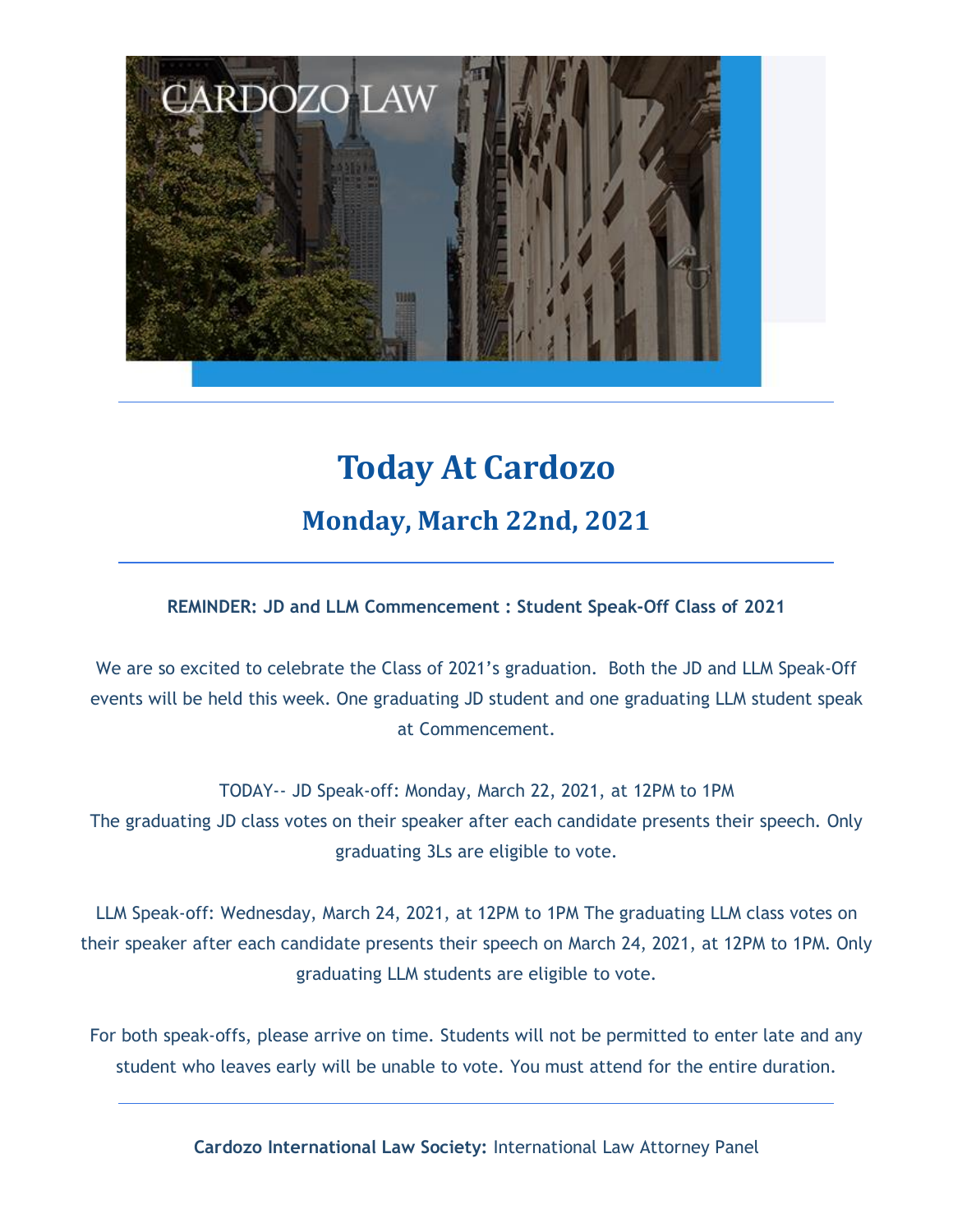Please join us for our International Law Attorney Panel if you'd like to learn more about the field!

Monday, March 22 at 12 pm

Panelists:

**Bryan Branon** (Cardozo '13) - Principal at Branon's ADR **Melissa M. Rodriguez** - International Corporate Attorney **Niyati Ahuja** - Associate International Dispute Resolution at Diamond McCarthy LLP **Peter Halprin** (Cardozo '09) - Partner in Pasich LLP's NY office, adjunct professor at Cardozo

**A Litigator's Guide to a Volatile US Supreme Court**

Come network with and learn from **Michael Huston** and **Roman Martinez** about their experience arguing numerous cases in the US Supreme Court and the role of the office of the Solicitor General.

Michael Huston is an Assistant to the Solicitor General at the US Department of Justice. Roman Martinez is the Deputy Office Managing Partner in the D.C. office of Latham & Watkins. Previously, he served as an Assistant to the Solicitor General at the US Department of Justice.

**Date & Time:** Monday, March 22 at 12 PM

**Sponsoring SBA Group:** The Federalist Society, Cardozo Student Chapter

Criminal Law Society Presents-Wrongful Conviction Series Part II: An Evening with Dan Slepian

Award-winning Producer, Dan Slepian, will be joining the Criminal Law Society to discuss his extensive work with criminal justice reform. For the last two decades, Mr. Slepian's investigative work has helped solve cold cases, aided in exonerating wrongfully convicted inmates, uncovered corruption, and sparked changes in the law.

When: Monday, March 22, 6:00 PM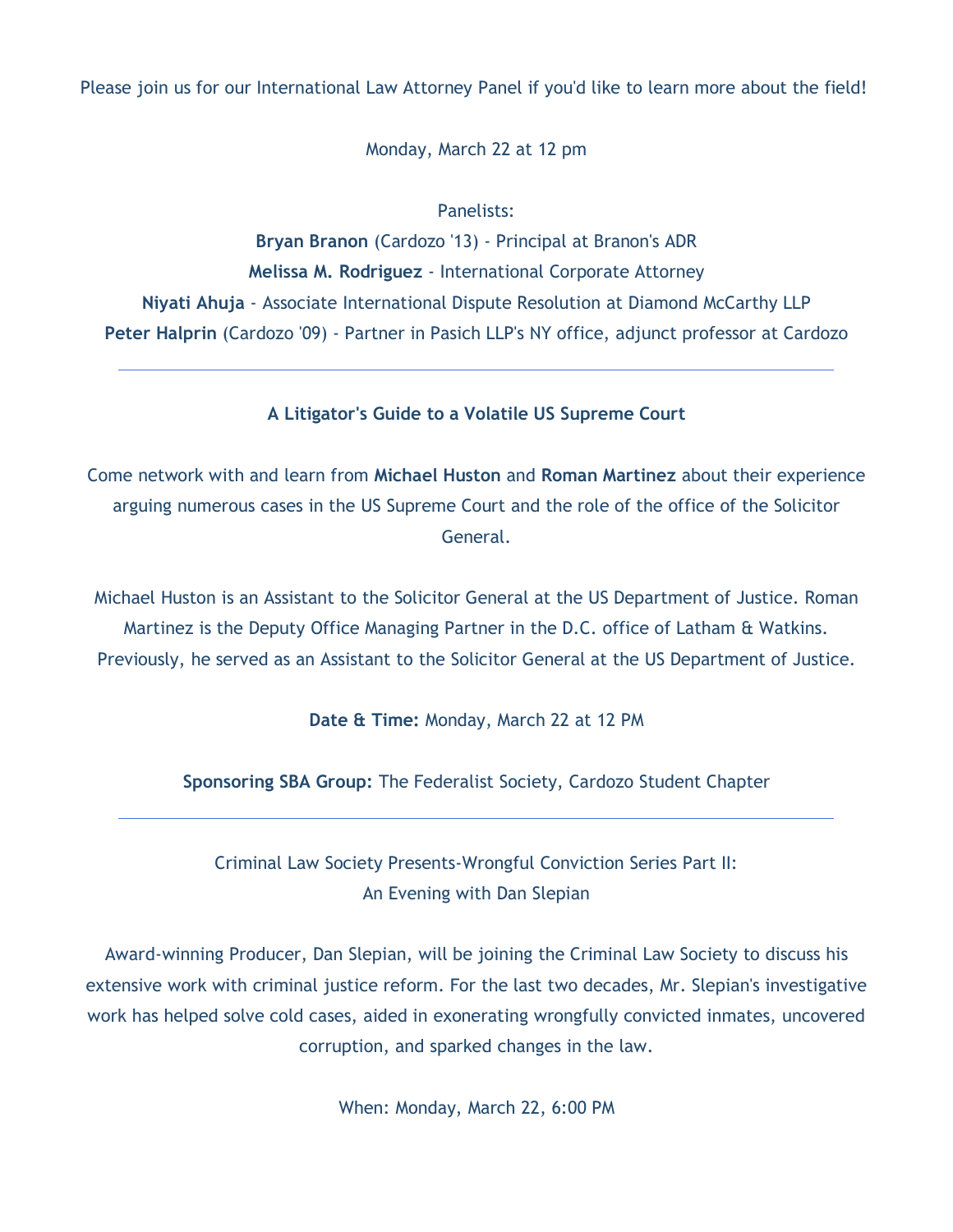Kirkland & Ellis LLP Panel - Current Real Estate Market Trends from the Eyes of Biglaw Lawyers

Monday, March 22, 2021, 12-1 P.M.

Sponsoring SBA Group: Real Estate Law Association

Please join us for a panel discussion with four attorneys at Kirkland & Ellis LLP who will be discussing current real estate market trends.

### **Upcoming Events and Announcements**

The Heyman Center on Corporate Law & Governance and Cardozo's Business Law Society invite you to a Heyman Speaker Series event:

### **In-House: The Role of General Counsel**

**Speaker**: David Kastin '92, General Counsel and Corporate Secretary, Clever Leaves **Date**: Wednesday, March 24, 2021

#### **Time**: 12:00 p.m.

Please join us for a Heyman Speaker Series event with alumnus David Kastin '92, General Counsel and Corporate Secretary of Clever Leaves! Clever Leaves Holdings Inc. is a multi-national cannabis company that recently went public through a special purpose acquisition company (SPAC) transaction. David will explain the role of general counsel, the process of going public via SPAC, and leading the legal and compliance function at publicly-traded companies in general. David joined Clever Leaves from The Vitamin Shoppe, a omni-channel specialty health and wellness retailer, where he served as the General Counsel and Corporate Secretary. Previously, he served as General Counsel and Corporate Secretary at Town Sports International Holdings, Inc., Deputy General Counsel at Toys "R" Us, Inc., and worked at several prominent New York law firms, including Bryan Cave. He began his career as Staff Attorney in the Northeast Regional Office of the U.S. Securities and Exchange Commission.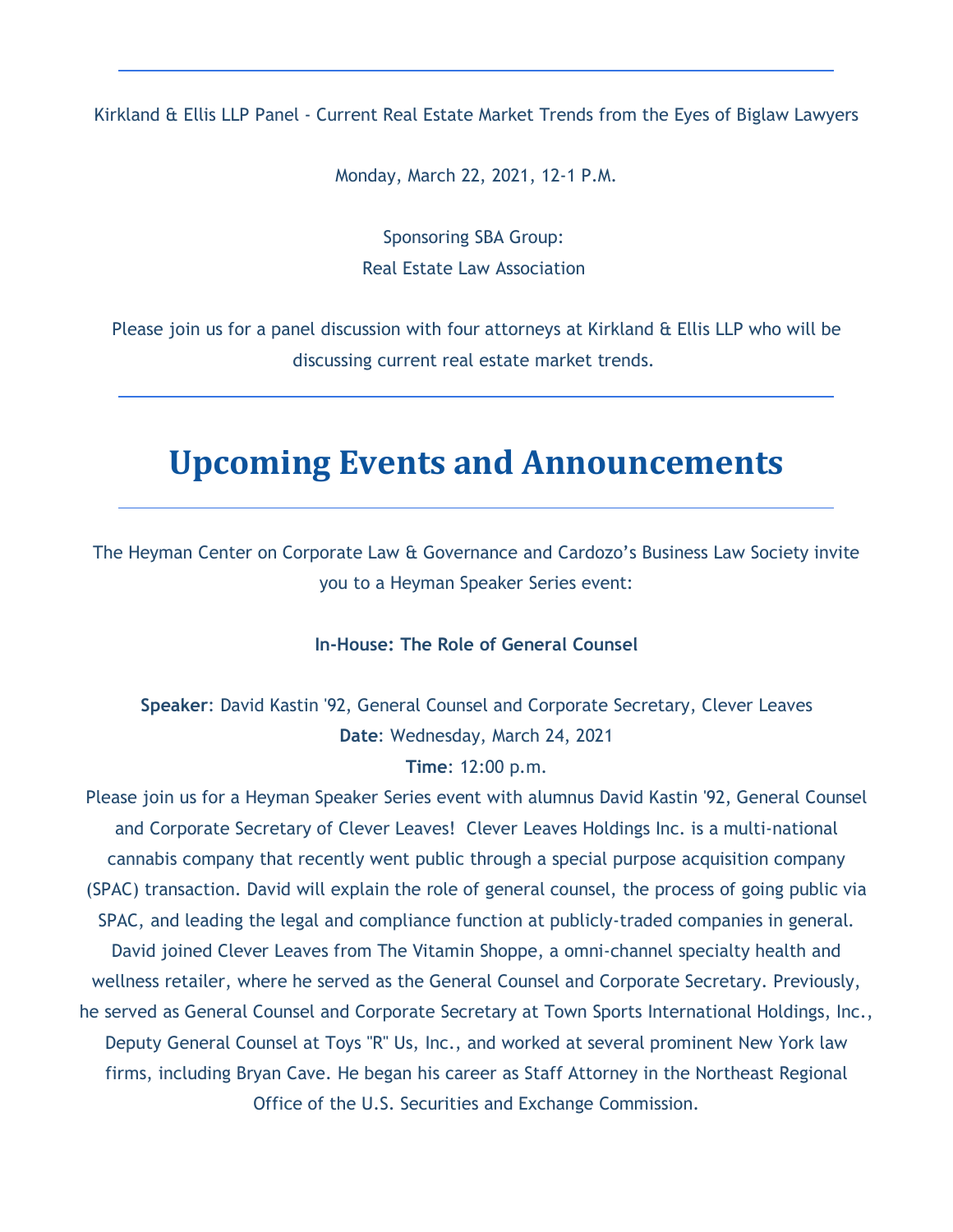Zoom details are available on the registration page and will also be sent by email prior to the event. This event is open only to the Cardozo community.

The Cardozo International & Comparative Law Review is pleased to host a virtual symposium on Monday, April 5, from 12:00 pm to 1:30 pm EST to discuss the issue of rising offensive speech. This symposium will focus on the different approaches in legislating hate speech in the United States and Europe and their consequences. Panelists will address the possible circumstances whereby offensive speech ought to be prohibited. Should governments control or ban speech that "incites religious and ethnic hatred?" And if private entities like Twitter are not subject to First Amendment regulation, what legal obligations (if any) should rest with social media companies regarding censoring private expression that advocates hate or endorses physical violence?

Join us for a virtual panel with Kate Ruane, senior legislative counsel with the American Civil Liberties Union; Richard Ashby Wilson, Associate Dean of Research at the University of Connecticut School of Law; Nadine Strossen, the John Marshall Harlan II Professor Emerita at New York Law School; Clay Calvert, Professor of Law and Director of the Marion B. Brechner First Amendment Project at the University of Florida; moderated by Deborah Pearlstein, Professor of Law and Co-Director of the Floersheimer Center for Constitutional Democracy at Cardozo Law School.

Contact: Victoria Stierli de Abreu, Cardozo International & Comparative Law Symposia Editor.

ADR Competition Honor Society is hosting the Intraschool, Introduction to ADR Panel on Wednesday, March 24 at 12pm! This is a great opportunity for students to hear from professionals on how they've incorporated ADR into their careers. It'll also give you that edge you need for the Intraschool Competition the next evening! Hope to see you there!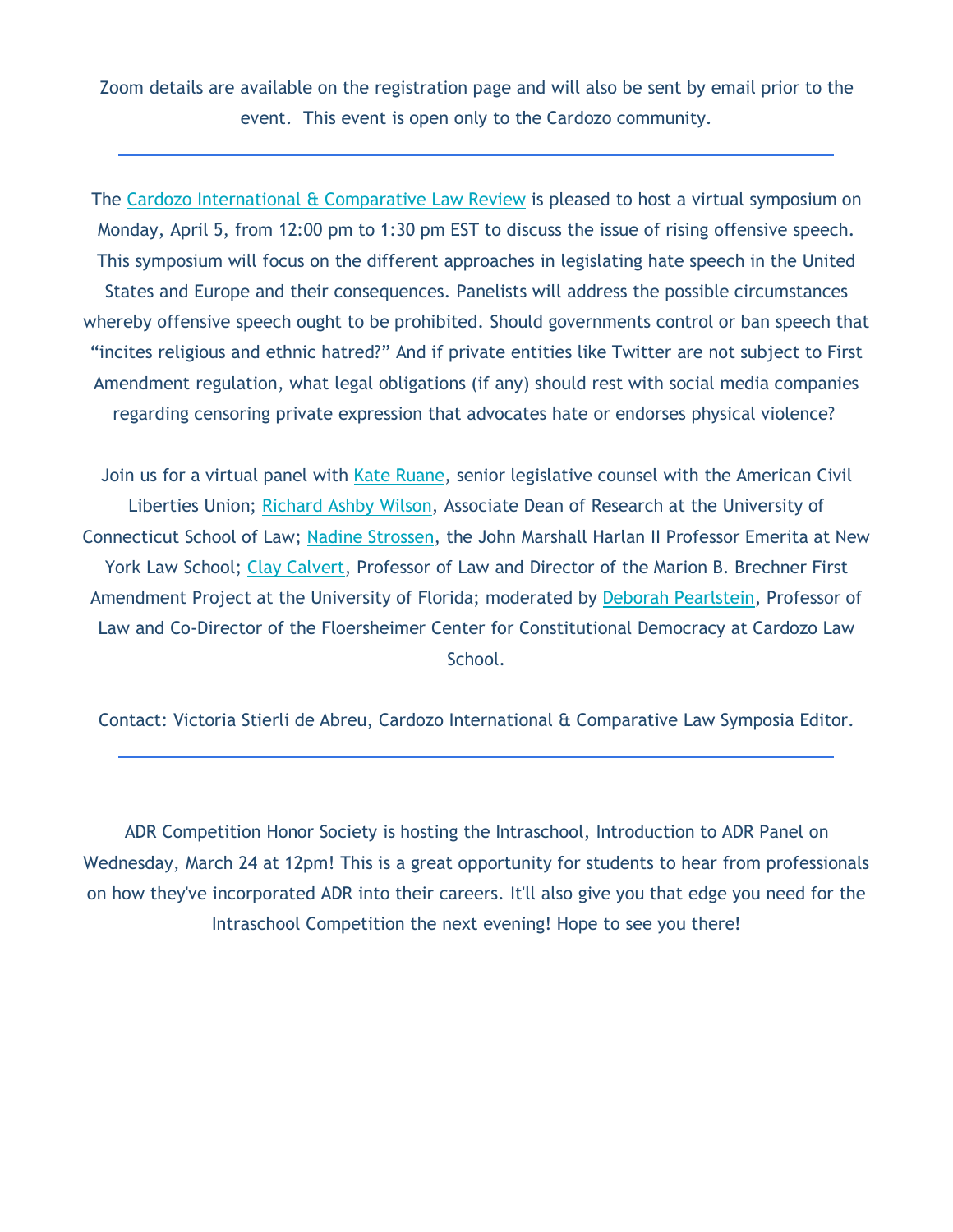

## **Today At Cardozo**

### **Tuesday, March 23rd, 2021**

Cardozo's Labor and Employment Law Society and the Black Law Student Association present: **Women in Employment Law** Tuesday, March 23rd at 6:30pm

### **Panelists:**

Anamaria Segura - Project Director of the Employment Law Project, NYLAG Angela Wanslow - Assistant Corporation Counsel, New York City Law Department Chauniqua Young - Partner, Outten & Golden LLP Danielle Thompson - Associate, Sheppard, Mullin, Richter, & Hampton LLP Shanell Parrish-Brown - Former VP of Employment Law, ViacomCBS This event is co-sponsored by the Women's Law Initiative and the Minority Law Student Alliance. For questions about the event, please contact Grayson Moronta.

## **Upcoming Events and Announcements**

There were no events requested at this time.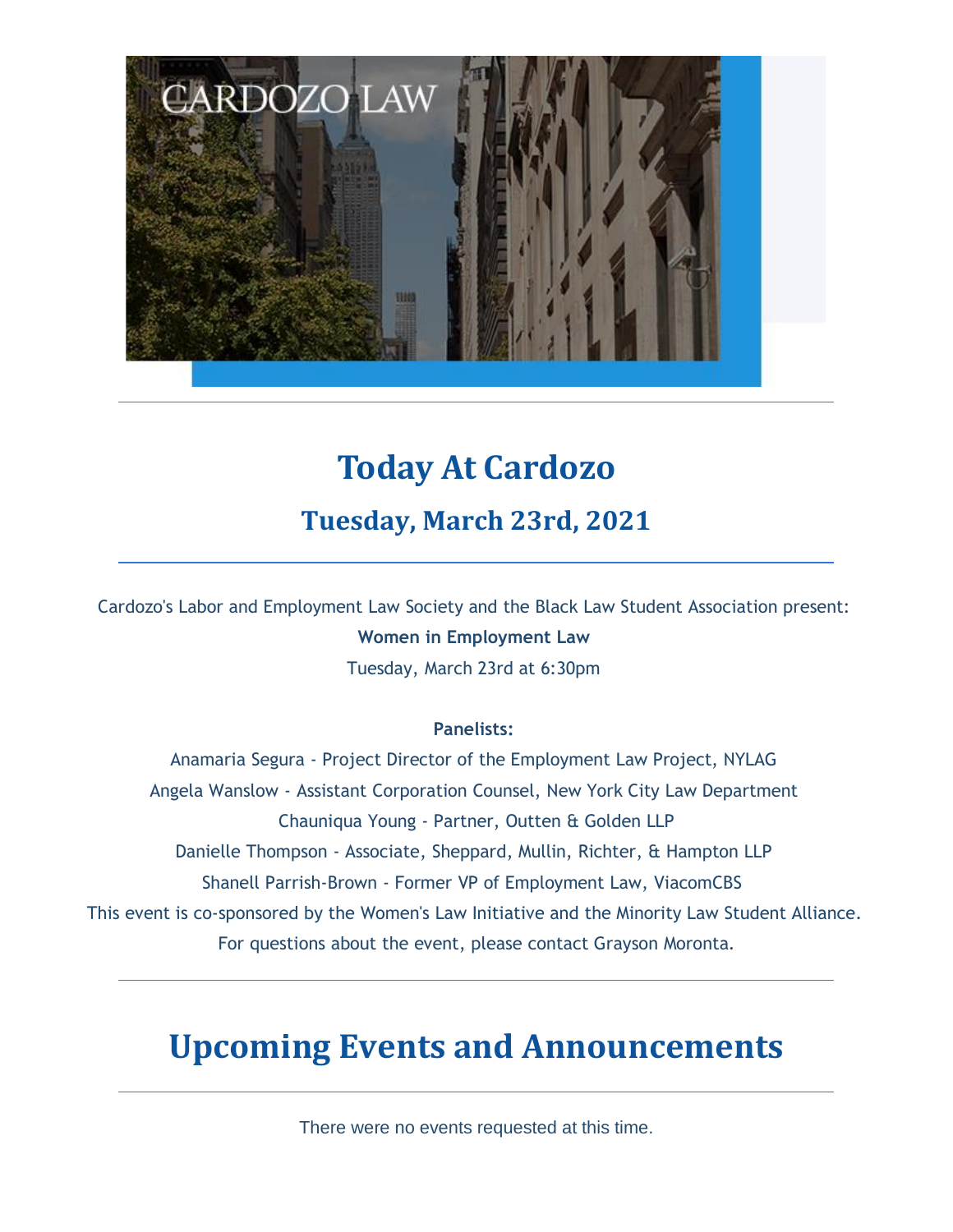

# **Today At Cardozo Wednesday, March 24th, 2021**

We are so excited to celebrate the Class of 2021's graduation. As a reminder, the LLM Speak-Off events will be held today. One graduating graduating LLM student speak at Commencement.

TODAY -- LLM Speak-off: Wednesday, March 24, 2021, at 12PM to 1PMThe graduating LLM class votes on their speaker after each candidate presents their speech on March 24, 2021, at 12PM to 1PM. Only graduating LLM students are eligible to vote. Click beow to register for this event.

Please arrive on time. Students will not be permitted to enter late and any student who leaves early will be unable to vote. You must attend for the entire duration.

Cardozo AELJ's Symposium, "Diamond Anniversary: 75 Years of the Lanham Act" March 24, 2021 2pm - 6pm (EST) Register Below 3.0 New York State CLE credits in "Areas of Professional Practice"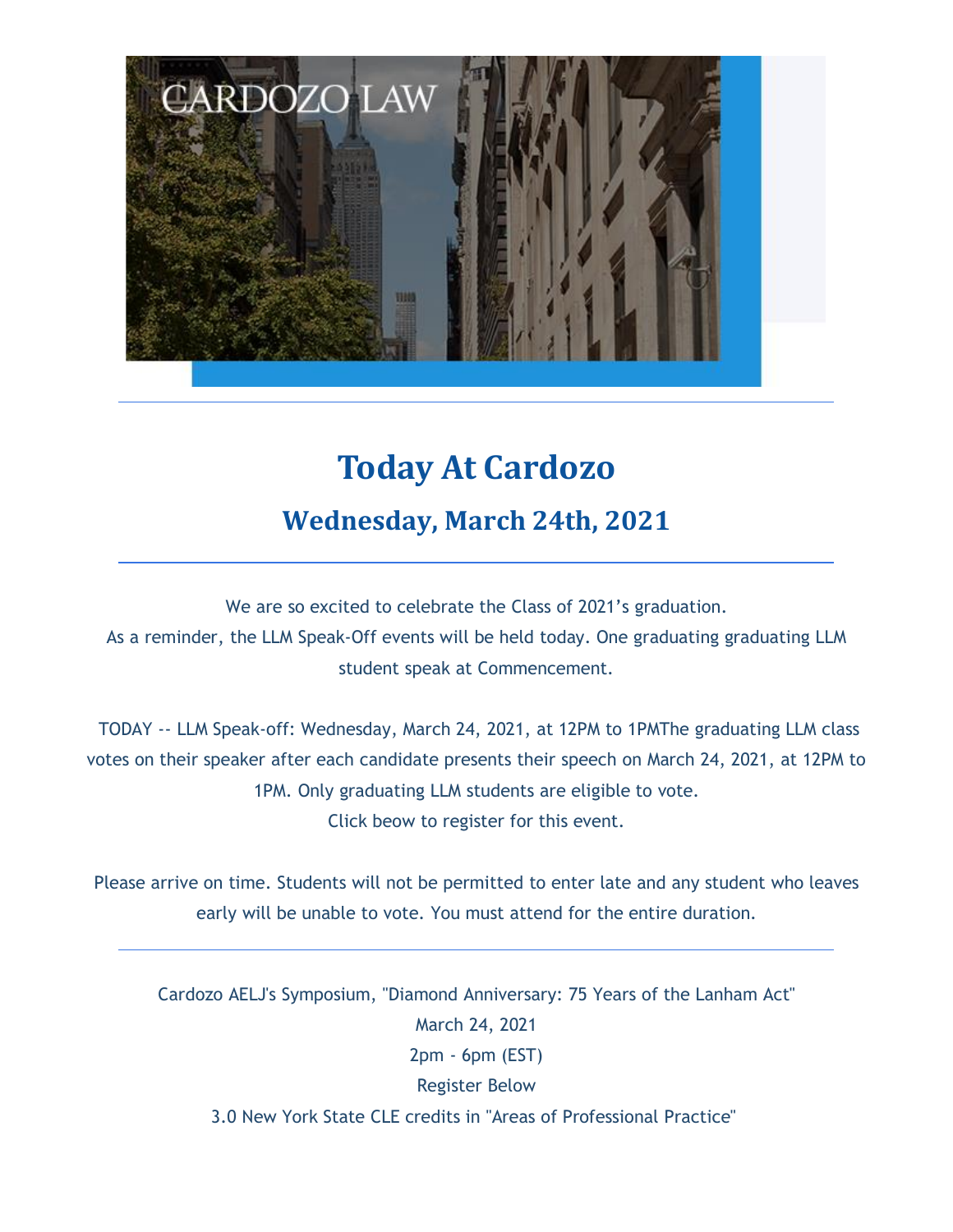**The Cardozo Arts & Entertainment Law Journal Symposium, Diamond Anniversary: 75 Years of the Lanham Act, will be a discussion and celebration of the Lanham Act on its seventy-fifthyear anniversary. The symposium consists of two moderated panels, both commenting on the evolution of the Lanham Act in specific areas. The first panel will explore the origins of the Lanham Act and its role in expanding both the scope and enforcement of trademark law. The second panel will explore changing ideas about the types of evidence used to show the distinctiveness of a mark, both usage evidence and evidence from surveys. Jessica Litman will begin the event with a keynote address on her upcoming piece discussing the life and work of Edward Sidney Rogers, the author of the Lanham Act.**

> **Welcoming Remarks**, 2pm Michael Burstein, Vice Dean, Cardozo School of Law

> > **Keynote Address**, 2:15pm

Jessica Litman, John F. Nickoll Professor of Law, University of Michigan Law School

#### **Panel 1: The Scope & Strength of Trademark Law**, 3:15pm

Mark McKenna, John P. Murphy Foundation Professor of Law, Notre Dame University Law School Leah Chan Grinvald, Associate Dean for Academic Affairs & Professor of Law, Suffolk University Law School

> Theodore H. Davis, Partner, Kilpatrick Townsend & Stockton LLP Megan K. Bannigan, Partner, Debevoise & Plimpton LLP Felix Wu, Professor of Law, Cardozo School of Law (Moderator)

#### **Panel 2: Distinctiveness in the Age of the Internet**, 4:45pm

Alexandra J. Roberts, University of New Hampshire Franklin Pierce School of Law Laura Heymann, Chancellor Professor of Law, William & Mary Law School Barton Beebe, John M. Desmarais Professor of Intellectual Property Law, New York University School of Law

David H. Bernstein, Partner, Debevoise & Plimpton LLP Felix Wu, Professor of Law, Cardozo School of Law (Moderator)

Networking opportunity to follow.

This event is co-sponsored by the FAME Center.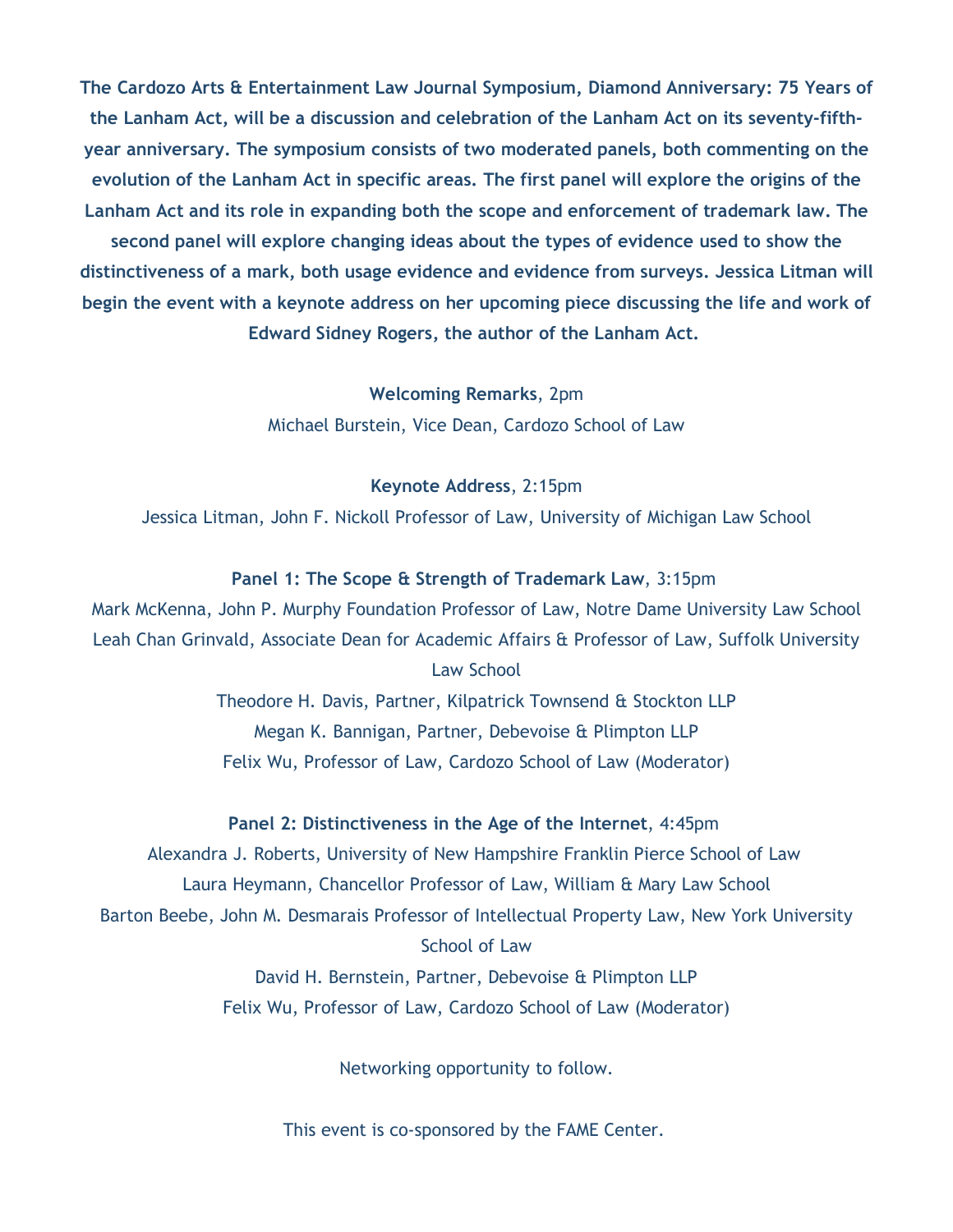This program of online events is approved for up to 3.0 transitional/non-transitional New York State CLE credits in the category "Areas of Professional Practice." To receive CLE credits for a panel, you must attend that part of the program "live." We cannot award CLE credits for watching a recorded version of any part of this program.

The Heyman Center on Corporate Law & Governance and Cardozo's Business Law Society invite you to a Heyman Speaker Series event:

### **In-House: The Role of General Counsel**

**Speaker**: David Kastin '92, General Counsel and Corporate Secretary, Clever Leaves **Date**: Wednesday, March 24, 2021 **Time**: 12:00 p.m.

Please join us for a Heyman Speaker Series event with alumnus David Kastin '92, General Counsel and Corporate Secretary of Clever Leaves! Clever Leaves Holdings Inc. is a multi-national cannabis company that recently went public through a special purpose acquisition company (SPAC) transaction. David will explain the role of general counsel, the process of going public via SPAC, and leading the legal and compliance function at publicly-traded companies in general. David joined Clever Leaves from The Vitamin Shoppe, a omni-channel specialty health and wellness retailer, where he served as the General Counsel and Corporate Secretary. Previously, he served as General Counsel and Corporate Secretary at Town Sports International Holdings, Inc., Deputy General Counsel at Toys "R" Us, Inc., and worked at several prominent New York law firms, including Bryan Cave. He began his career as Staff Attorney in the Northeast Regional Office of the U.S. Securities and Exchange Commission.

Zoom details are available on the registration page and will also be sent by email prior to the event. This event is open only to the Cardozo community.

ADR Competition Honor Society is hosting the Intraschool, Introduction to ADR Panel on Wednesday, March 24 at 12pm! This is a great opportunity for students to hear from professionals on how they've incorporated ADR into their careers. It'll also give you that edge you need for the Intraschool Competition the next evening! Hope to see you there!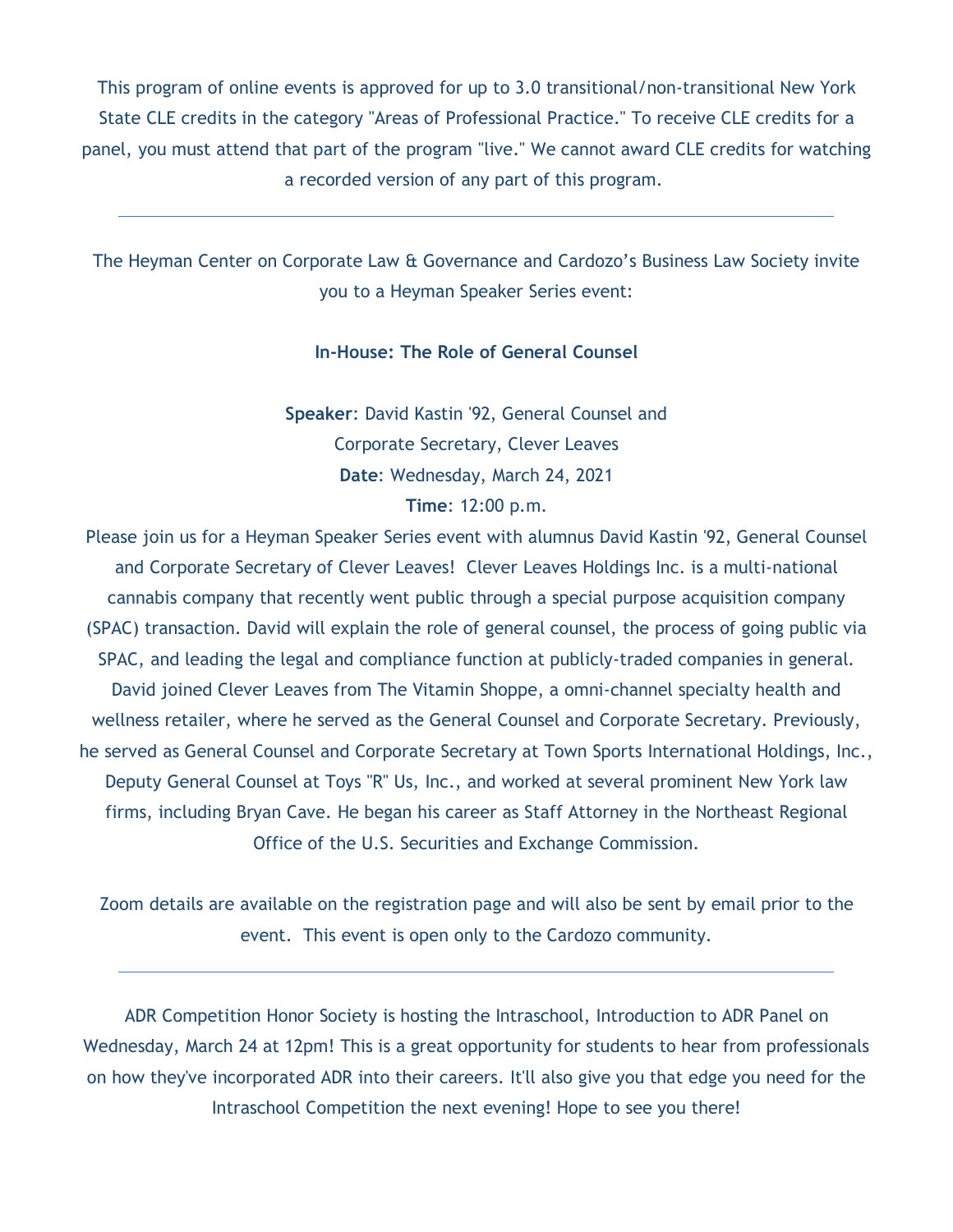### **Upcoming Events and Announcements**

The Retail and Luxury Alumni Group invites you to

**Negotiating Social Media Influencer Agreements**

*A View from both Sides of the Table\**

Thursday, March 25 1:00 – 2:00 p.m.

**Speakers** 

**Ava Farshidi** Assistant General Counsel, David Yurman

> **Francesca Witzburg '14** Partner, Loza & Loza LLP

> > Register Below.

\*This online event is approved for 1.0 transitional/non-transitional New York State CLE credits in the category "Skills." You must attend the "live" program in order to receive CLE credits. We cannot award CLE credits for watching a recorded version of this program.

> The Cardozo Student Mentors are recruiting May Students to become May Mentors!

We are looking for individuals who demonstrate an eagerness to help students reach their potential, are passionate about Cardozo, and are committed to the Mentor Program's future. Mentors are expected to serve as resources for their mentees and help ease their transition into law school.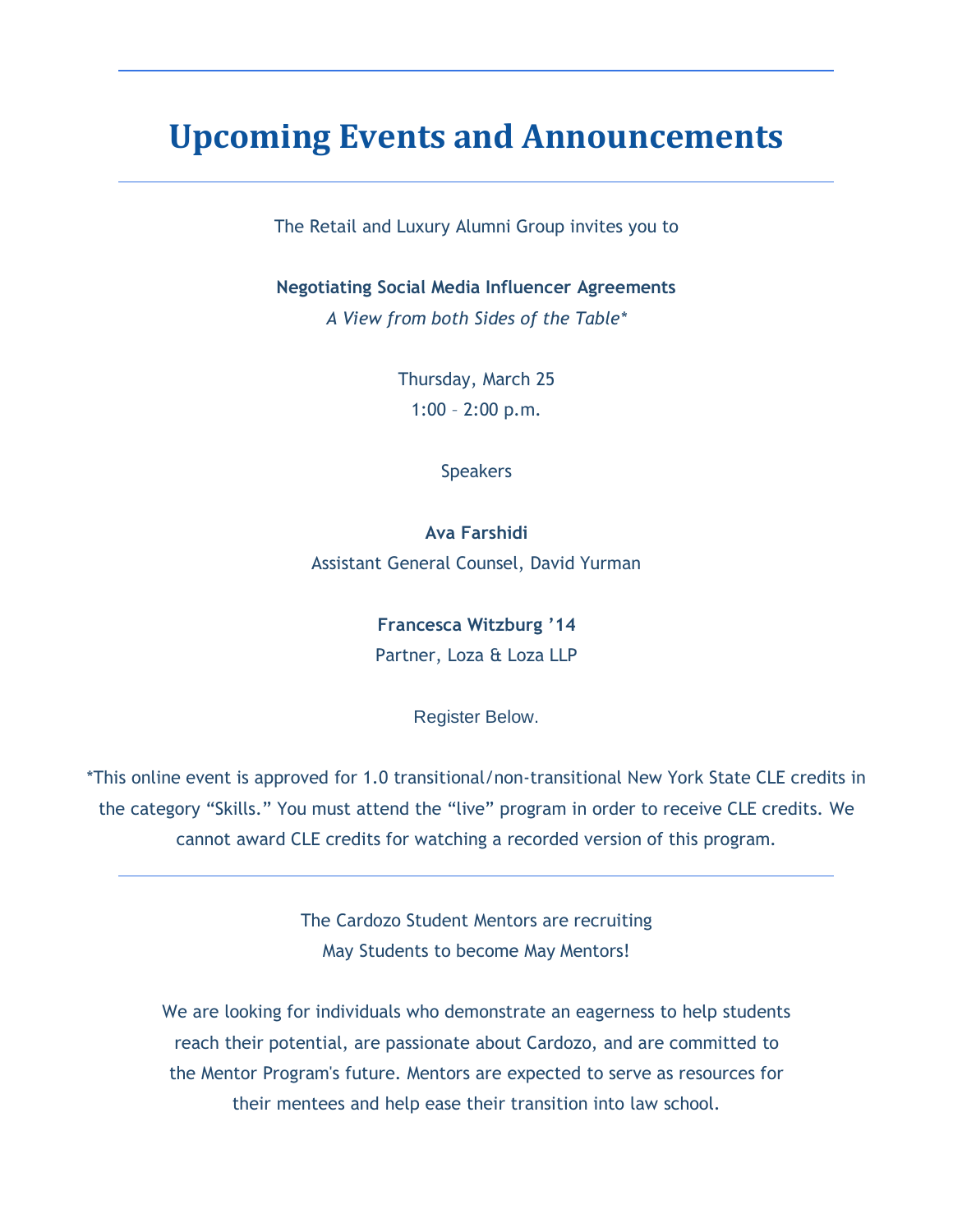If you have any thoughts, questions, or concerns, please reach out to Alex Rabhan. The application deadline is Friday, April 9, 2021.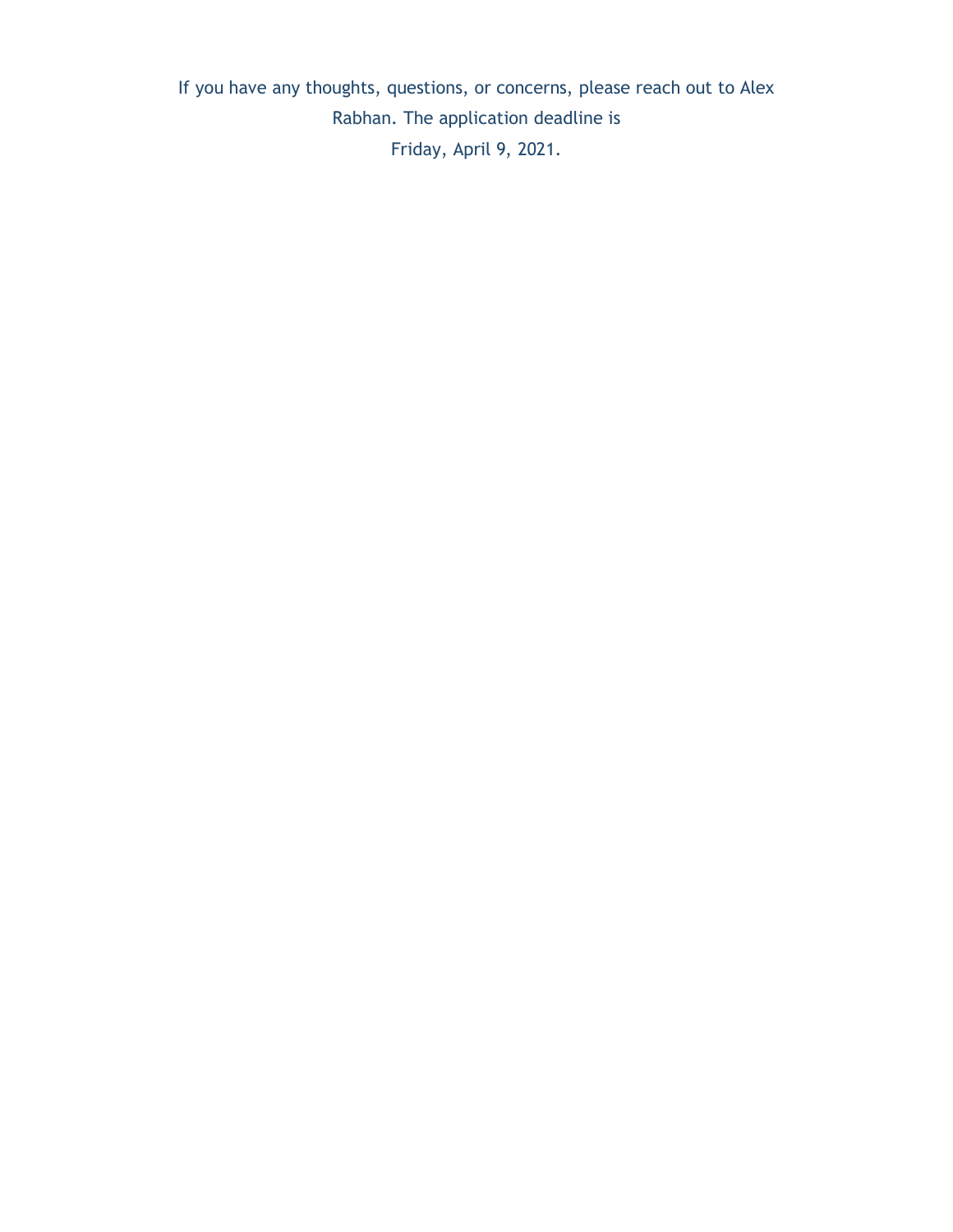

# **Today At Cardozo Thursday, March 25th, 2021**

There were no events requested at this time.

## **Upcoming Events and Announcements**

**The Inaugural Jacob Burns Center Award for Professional Courage: A Conversation with Aaron Van Langevelde Date**: Friday, March 26, 2021 **Time**: 12:00 – 1:00 p.m.

In giving this award, the Burns Center celebrates a lawyer who acted courageously and embodied the profession's core values.

The award's first recipient, Aaron Van Langevelde, was until January 2021 the Vice Chair of the Michigan's Board of State Canvassers. Under immense pressure from the Trump campaign, Van Langevelde voted to certify the results of Michigan's presidential election.

After the award is presented, Professors Jessica Roth and Anthony Sebok will lead a conversation with Aaron, with time for a  $Q \nleftrightarrow A$ .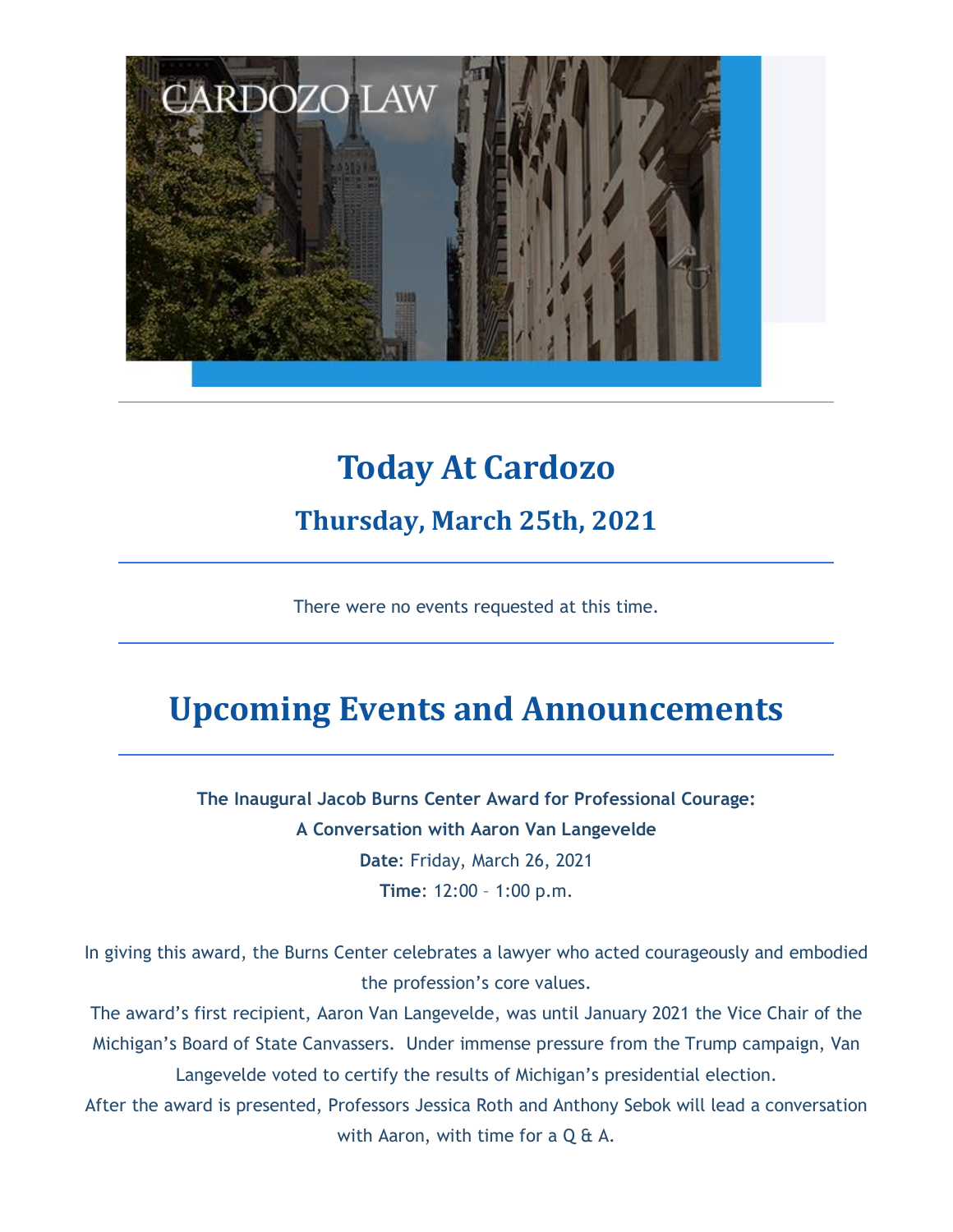#### **Speakers:**

**Dean Melanie Leslie, Introductory Remarks Aaron Van Langevelde, Event Honoree Anthony Sebok and Jessica Roth, Professors and Co-Directors, Jacob Burns Center for Ethics in the Practice of Law**

This event is open to the public and free of charge, but **registration is required**.

*Cardozo Law Review* presents **Journal Week** Monday, April 5, 2021 – Friday, April 9, 2021

Journal Week is a five-day event designed to expose 1L students to the work of Cardozo's journals and to provide an introduction to the Bluebook rules relevant for the Writing Competition. Rising 3Ls who intend to compete in the August Writing Competition are invited to partake in Journal Week as well.

While attendance at these sessions is optional, students are especially encouraged to attend the "How to Use the Bluebook" workshops and Friday's "Anonymity Protocols" session. Please note that failure to preserve anonymity in submissions to Cardozo's print journals will result in an applicant's immediate disqualification from the Writing Competition.

Video recordings of these sessions will be available for students unable to attend.

**Monday, April 5, 2021** "Life of an Article" From 4-5PM on Zoom Spotlight: *Arts and Entertainment Law Journal*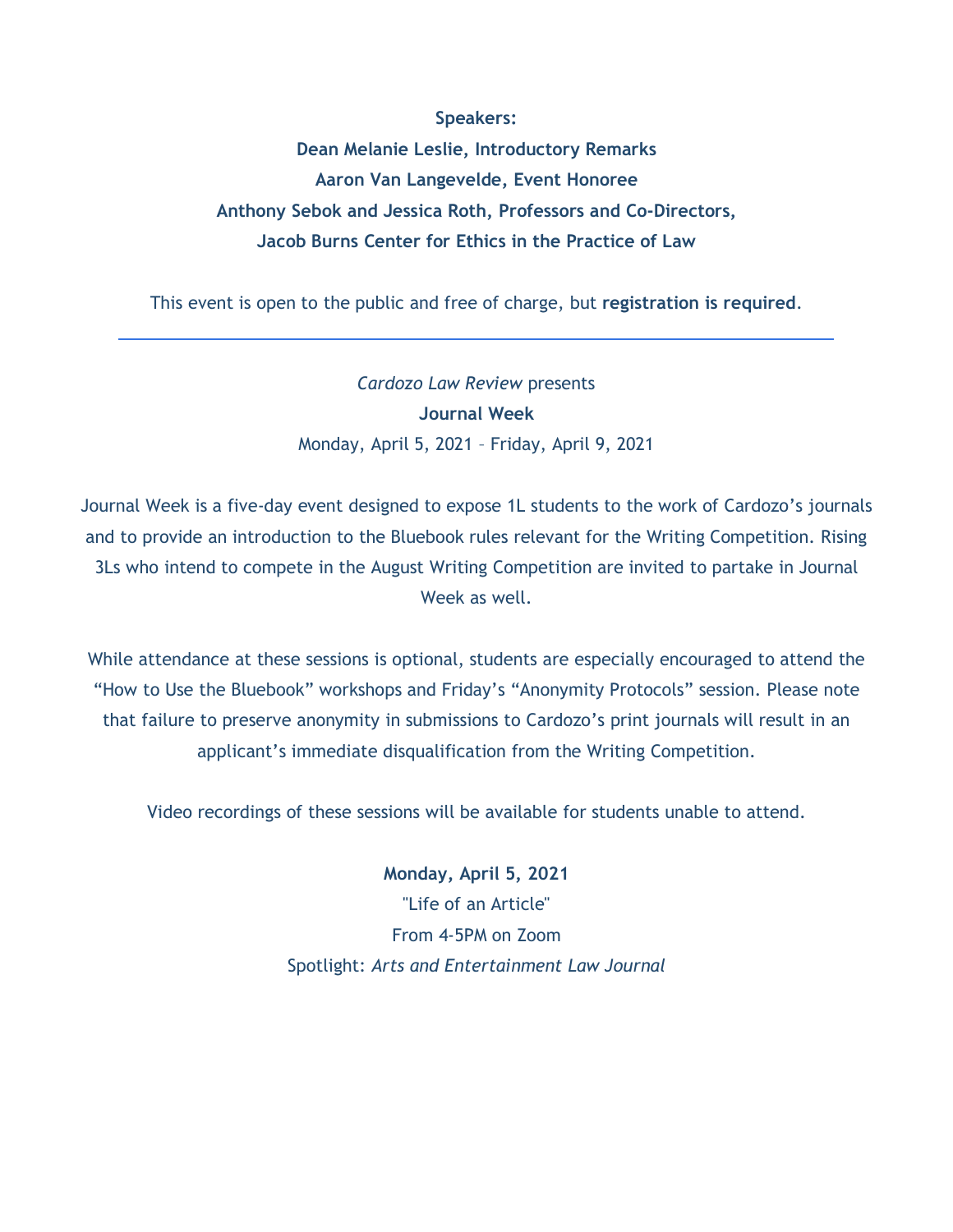

# **Today At Cardozo Friday, March 26th, 2021**

**The Inaugural Jacob Burns Center Award for Professional Courage: A Conversation with Aaron Van Langevelde Date**: Friday, March 26, 2021 **Time**: 12:00 – 1:00 p.m.

In giving this award, the Burns Center celebrates a lawyer who acted courageously and embodied the profession's core values.

The award's first recipient, Aaron Van Langevelde, was until January 2021 the Vice Chair of the Michigan's Board of State Canvassers. Under immense pressure from the Trump campaign, Van Langevelde voted to certify the results of Michigan's presidential election.

After the award is presented, Professors Jessica Roth and Anthony Sebok will lead a conversation with Aaron, with time for a  $Q \& A$ .

### **Speakers:**

**Dean Melanie Leslie, Introductory Remarks Aaron Van Langevelde, Event Honoree Anthony Sebok and Jessica Roth, Professors and Co-Directors, Jacob Burns Center for Ethics in the Practice of Law**